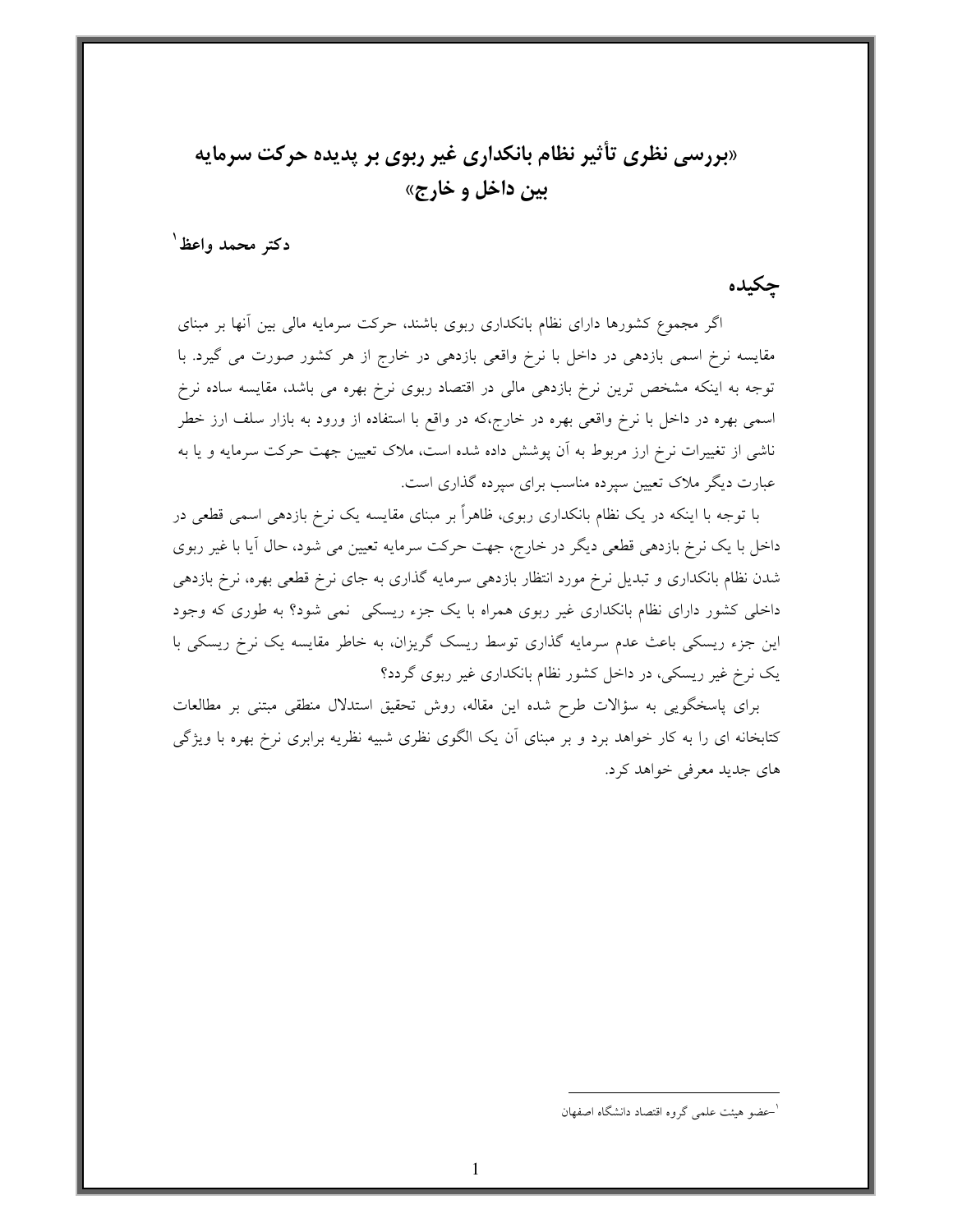#### مقدمه

دنیای اقتصادی معاصر همراه مجموعه متنوع مبادلات اقتصادی است. علل، أثار و نتایج این توده بهم پیچیده از مبادلات اقتصادی، موضوع بحث های فراوان در اقتصاد بوده و هست. چون امروزه بازدهی دارائی ها در کشورهای مختلف مشابه نمی باشند، لذا یک شکل قوی مبادلات اقتصادی دنیای معاصر، مبادلات سرمايه اي كه اصطلاحاً به آن جريان، حركت بين المللي سرمايه اطلاق مي شود، ً مي باشد.

حركت(بين المللي) سرمايه به اشكال مختلف از آن جمله تغيير نوع سپرده بانكي بين كشورها(حركت بین بانکی وجوه)، خرید و فروش اوراق قرضه ارزی، تغییر مالکیت انواع اوراق بهادار از داخلی به خارجی و بالعکس به شکل اوراق تجاری، گواهینامه سپرده و غیره صورت می گیرد. اما از قرن نوزدهم تا کنون، شکل غالب حرکت سرمایه ْ، انتقال سیرده بانکی از یک کشور به کشور دیگر بوده است. بدیهی است این حرکت در یک چهارچوب حداکثر کردن منفعت برای بهره مندی از نرخ بازدهی بالاتر صورت می گیرد.

در این مقاله، ابتدا الگوی متعارف حرکت سرمایه معرفی می شود. آنگاه این الگو در شرایط جدید یعنی شرایطی که نرخ بازدهی سرمایه یکی از حوزه های داخلی یا خارجی و یا هر دو بهره نباشد، تعدیل و اصلاح خواهد شد. آنگاه نتایج این تعدیل، تبیین می گردد. الگوی متعارف حرکت سرمایه تحت نامهای الگوی اول و الگوی دوم و الگوی تعدیل یافته تحت نامهای الگوی سوم، الگوی چهارم و الگوی پنجم آورده خوانهد شد.

### مروری بر ادبیات موضوع

ایروینگ فیشر(۱۹۳۰) نظریه نرخ واقعی بهره را برای توضیح رفتار سرمایه گذاری ارائه کرد. طبق نظر او سرمایه گذاران، مقدار سرمایه گذاری خود را متناسب با نرخ واقعی بهره و نه نرخ بهره اسمی تنظیم می کنند. با استفاده از این نظریه مقایسه نرخ های واقعی بهره در کشورها، محل مناسب برای سپرده گذاری بانکی را تعیین می کند. بطوری که کشوری از جاذبیت بالاتری برای سپرده گذاری برخوردار است که نرخ واقعی بهره آن کشور در مقایسه با دیگر کشورها بالاتر باشد. اما نظریه فوق محدودیت ثابت انگاشتن نرخ ارز را به همراه داشت. به موازات نظریه فیشر، نظریه کینزی بهره پوشیده شده(۱۹۲۳) مطرح گردید. در این نظریه، محرک سرمایه گذار در انتقال سرمایه خود، دستیابی به نرخ بهره بالاتر است. پس وجوه از حوزه ای که نرخ بهره آن پایین تر است به حوزه ای که نرخ بهره آن بالاتر است، حرکت می کنند. البته این مقایسه با در نظر گرفتن خطر ناشی از تغییرات نرخ ارز صورت می گیرد. زیرا معمولاً سرمایه گذران پس از یک دوره سرمایه گذاری مایل هستند اصل و فرع مبلغ سرمایه گذاری شده خود را به پوللی خود تبدیل کنند. حال این مکان وجود دارد که در دوره سرمایه گذاری نرخ ارز تغییر کرده باشد. لذا رفتار سرمایه گذاران در

<sup>&</sup>lt;sup>1</sup>حنظور از سرمایه در این مقایسه، سرمایه مالی است، یعنی اَن نوع دارایی هایی که باعث ایجاد درآمد می شود. به همین خاطر در سرتاسر مقاله سرمايه با وجوه بانكي معادل گرفته شده است.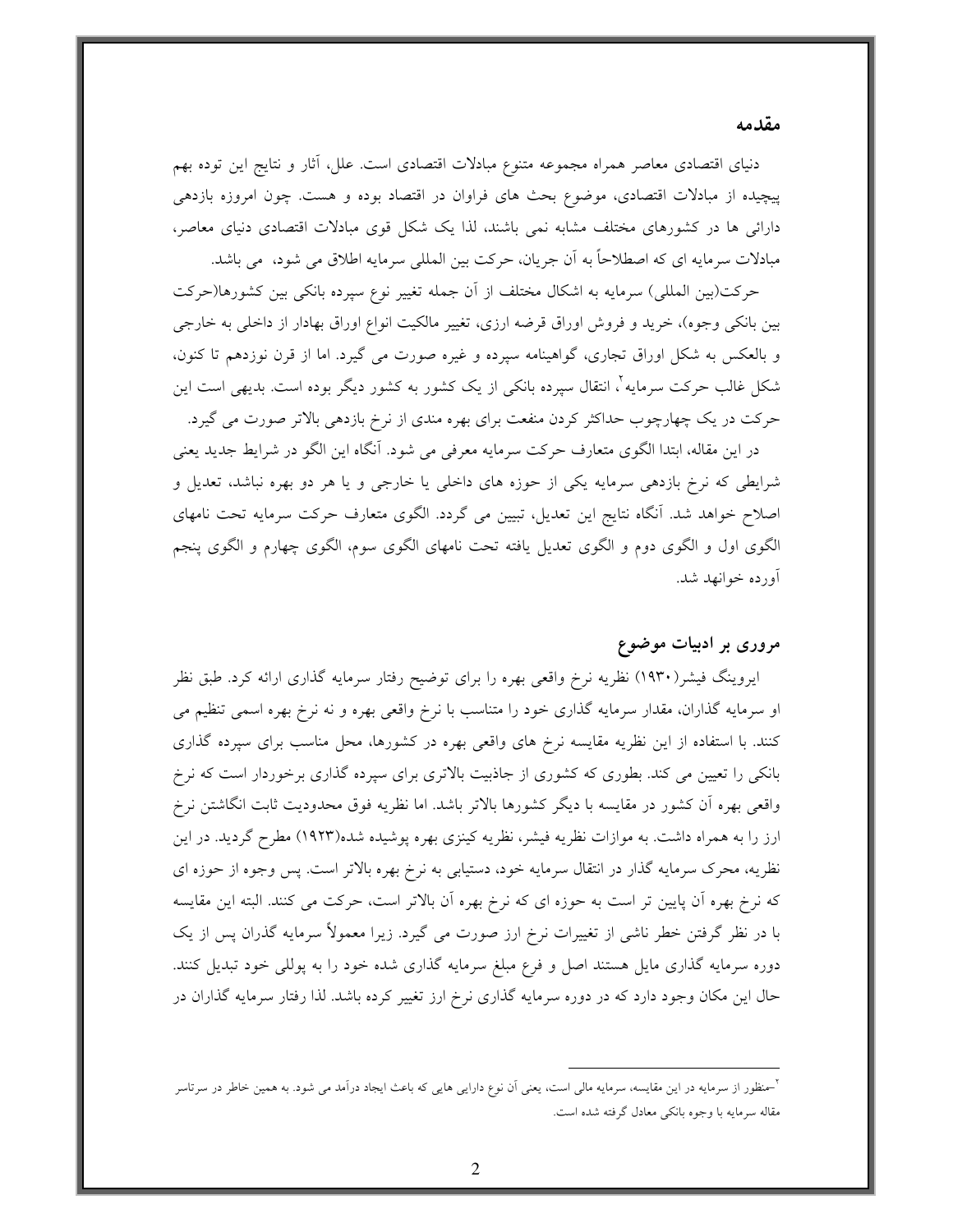شرایط چند واحد پولی و امکان تغییر در نرخ ارز، فقط از طریق مقایسه ساده نرخ های بهره قابل توضیح نمی باشد. این تغییر در تحلیل های انجام شده مربوط به این نظریه در نظر گرفته شده است.

در دو دهه اخیر با ایجاد بانک های غیر ربوی، چگونگی کارکرد این مجموعه جدید، و حرکت وجوه در داخل آن، مورد توجه تعدادی از اقتصاددانان قرار گرفت. نین هاوس " (۱۹۸۳) در چهارچوب یک الگوی ساده تعادل عمومی ادعا کرد که اصولاً نرخ سودی که بانکهای غیر ربوی به سپرده گذاران می پردازند، مستقل از نرخ بهره بانکهای ربوی نیست. بلکه آنها با مبنا قرار دادن نرخ بهره بانکهای ربوی همان کشور فعالیت می کنند. خان<sup>۱</sup>(۱۹۸۳)با توسعه دادن الگوی نین هاوس ادعا نمود که این تبعیت پدید نمی آید. بلکه در بلند مدت متوسط سود یک بانک اسلامی بیشتر از متوسط نرخ بهره یک بانک ربوی در داخل همان حوزه اقتصادی می باشد. صدیقی(۱۹۸۳) و احمد°(۱۹۸۳) نیز صحت و سقم فروض به کار رفته در نین هاوس را مورد تردید قرار دادند. اقتصاددانان دیگری همچون هارون<sup>\</sup>(١٩٩٦) سعی در ارزیابی تأثیر عوامل ساختاری(مثل درجه رقابت) بر سود آوری بانک های اسلامی در شرایط وجود بانکهای ربوی رقیب در بعضی کشورها کردند.

در ادامه مطالعات صورت گرفته هدف از مقاله حاضر، ارائه یک الگوی نظری برای تبیین جهت حرکت وجوه بین دو حوزه اقتصادی، که یکی دارای نظام بانکداری ربوی و دیگری دارای نظام بانکداری غیر ربوی و یا هر دو دارای نظام بانکداری غیر ربوی می باشند، است. خروض الگوها: تمام الگوهایی که در ادامه معرفی خواهند شد، مبتنی بر فروض ذیل می باشند: ۱–وجود دنیای دو کشوری که شامل کشور داخل (a) و کشور خارج (b) است. ۲-هیچکدام از دو کشور در بازار جهانی سرمایه کشور کاملاً بزرگ بشمار نمی آیند. ۳-هر کشور دارای یک واحد پولی و نرخ بهره (یا نرخ بازدهی) مستقل روی سپرده های آن واحد پولی می باشد. بطوری که نرخ بهره در داخل  $r_{\rm a}$  و نرخ بهره اسمی در کشور خارج  $r_{\rm b}$  هستند. ٤-سرمايه گذاران(سيرده گذاران) بدنبال حداكثر كردن نرخ بازدهي سرمايه گذاري، و نه حداكثر كردن ارزش حال سرمایه سرمایه گذاری شده، هستند. بر مبنای فروض معرفی شده الگوهای ذیل به ترتیب و بطور خلاصه<sup>۷</sup> برای تبیین جهت حرکت سرمایه معرفی می شوند:

<sup>7</sup>–اثبات الگوهای اول و دوم در منابع اصلی مالیه بین الملل همچون دو منبع ذیل آورده شده است:

I.Chacholiades M., PP.18-22. II.Yarbrough B.V., PP.481-6.

<sup>&</sup>quot;-Nien haus, Volker(1983)

 $i$ -Khan, M.Fahim $(1983)$ 

 $^{\circ}$ -Siddiqi, M.N.(1983)

 $^1$ -Haron S.(1996)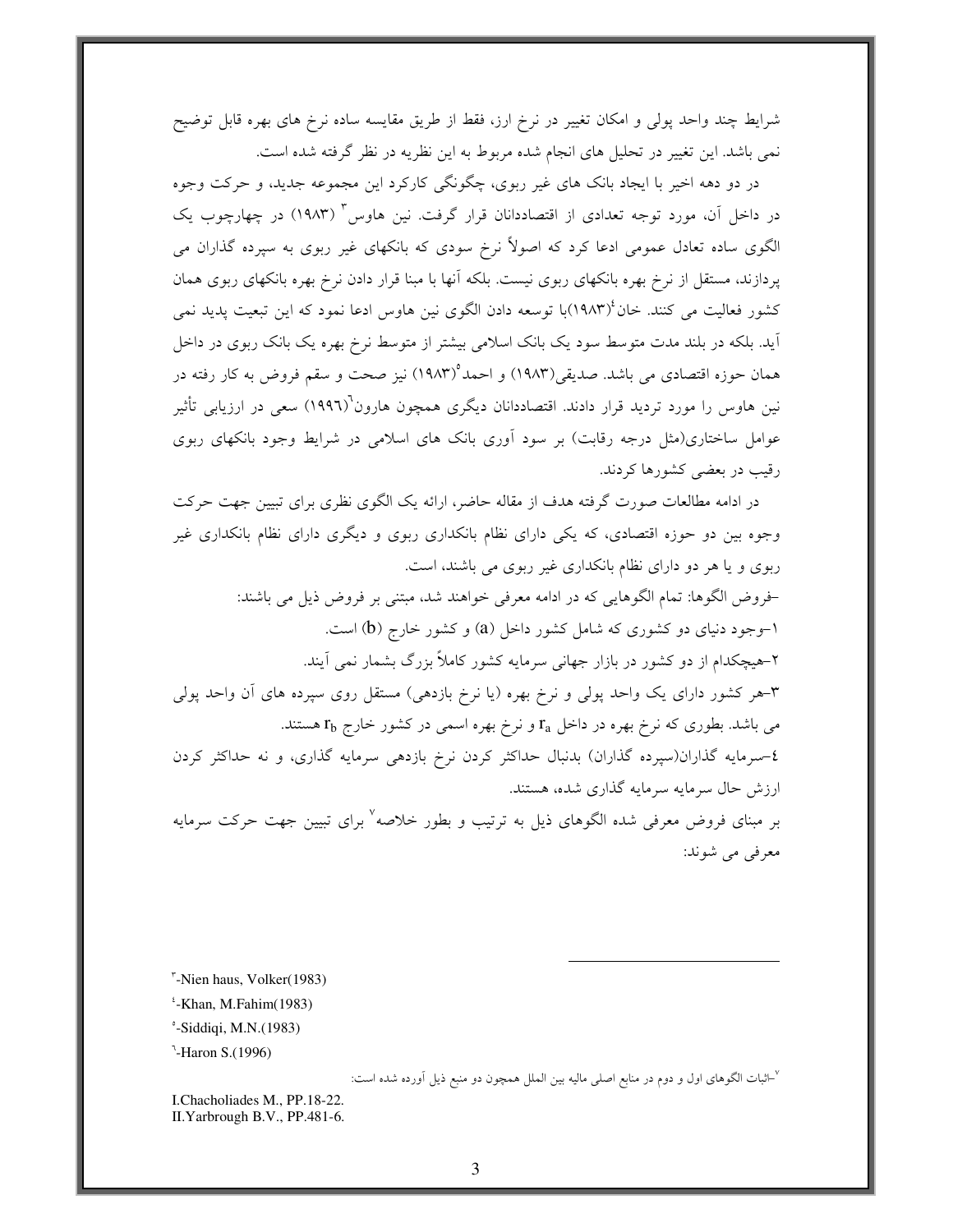الگوی اول–الگوی بهره یوشش داده نشده

اگر به خاطر فقدان بازار ارز سلف، پوشش دادن خطر نوسانات نرخ ارز برای سرمایه گذار امکان پذیر نباشد، می توان اثبات کرد که ضابطه تعیین محل مناسب سرمایه گذاری، مقایسه r (نرخ اسمی بهره در داخل) با  $r_{b'}$  (نرخ واقعی بهره در خارج) است. بطوری که نرخ واقعی بهره در خارج معادل نرخ اسمی بهره در خارج به اضافه درصد تغییر بین نرخ ارز نقد مورد انتظار (مربوط به زمان انتهای سپرده گذاری) با نرخ ارز نقد موجود می باشد. به عبارت دیگر، اگر:

> $R_S = (s_{0.4} + s_{0.4})$ نرخ ارز نقد (موجود  $r_a =$ نرخ اسمی بهره در داخل  $R^e_{s} = ($ نرخ ارز نقد(مورد انتظار)  $r_{\rm b}$  نرخ اسمی بهره در خارج

 $r_{b'} = r_b + \dfrac{R^{e}{s} - R_s}{R}$  باشد، ضابطه تعیین محل مناسب برای سرمایه گذاری(سپرده گذاری)، مقایسه  $r_{\rm a}$  با است. به طوریکه:

اگر  $r_{\rm a} > r_{\rm b}$  در نتیجه، محل مناسب برای سرمایه گذاری داخل است. پس جهت حرکت سپرده های بانکی از خارج به داخل است. اگر  $r_{\rm a} < r_{\rm b}$  در نتیجه، محل مناسب برای سرمایه گذاری خارج است. پس جهت حرکت سپرده های F بانکی از داخل به خارج است. در نتیجه، تمایلی برای حرکت سرمایه بین داخل و خارج وجود ندارد.  $x_{\rm a} = {\rm r}_{\rm b}$  اگر  $+$ 

### الگوی دوم- الگوی بهره پوشش داده شده:

اگر برای سرمایه گذاران از طریق ورود به بازار ارز سلف، پوشش دادن خطر نوسانات نرخ ارز امکان پذیر باشد، ضابطه تعیین محل مناسب سرمایه گذاری مقایسه  $\rm r_a$  (نرخ بهره اسمی در داخل)  $\rm r_b$  (نرخ بهره واقعی در خارج، است. نرخ بهره واقعی، در این الگو، خود معادل نرخ بهره اسمی به اضافه درصد تغییر بین نرخ ارز سلف با نرخ ارز نقد (موجود) می باشد.

$$
r_b = r_b + \frac{R_f - R_s}{R_s}
$$
 (1–1) y  $r_a$  مقایسه گذاری، مقایسه با (1–1) بی، مشابه قبل، فباره 5  
2. می باشل.  
4- باشل.

اگر بین نرخ اسمی بهره در داخل با نرخ واقعی بهره در خارج اختلافی وجود داشته باشد، این اختلاف یک موقعیت مناسب برای عملیات اربیتراژ بهره پوشش داده شده، که با انگیزه بهره مندی بیشتر به خاطر سرمایه گذاری در محل دارای نرخ بهره بالاتر صورت می گیرد، بوجود می آورد. بدین خاطر، به تدریج اختلاف بین نرخ های بهره را می تواند از بین ببرد. در این باره، نظریه برابری نرخ بهره^می گوید:

<sup>^</sup>-The Theory of Interest Rate Parity.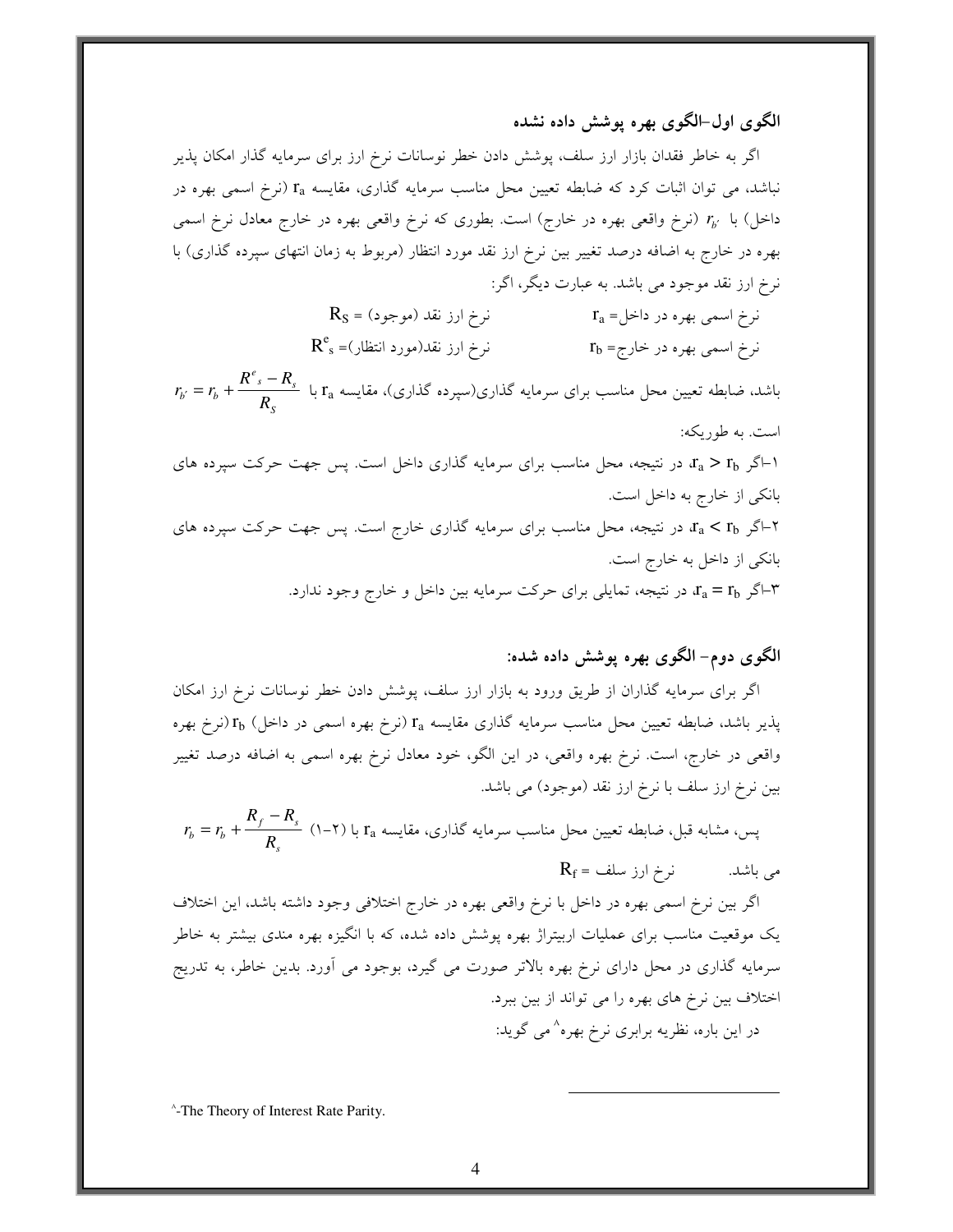تحت شرایط ذکر شده قبل، اگر أزادی ورود و خروج سرمایه بین کشورها برقرار باشد، دربلند مدت یا  $r_a=r_b$ ہی گردد.  $r_a=r_b^{-1}$ 

دو الگوی معرفی شده در شرایط ربوی بودن نظام بانکداری داخل و نظام بانکداری خارج بود. اما هرگاه یکی از این دو نظام ربوی نباشند، چه مسائلی پدید می آیند؟ برای توضیح، الگو در شرایط قبل و یا تغییر تنها یک فرض تکرار می شود.

## الگوی سوم-الگوی اربیتراژ بهره(بازدهی)

در این الگو نتایج لغو یکی از فروض قبل، ربوی بودن نظام بانکداری داخل، مورد توجه است. باید در نظر داشت که در یک نظر بانکداری غیر ربوی، نرخ بازدهی سپرده های بانکی در ابتدای دوره سپرده گذاری یک نرخ انتظاری قابل انعطاف می باشد. به عبارت دیگر نرخ بازدهی مورد انتظار ناشی از بکارگیری وجوه در قالب عقود مختلف شرعی(جعاله، مشارکت، مضاربه و …) است. اگر این نرخ بازدهی  $\rm\,r_a^{\,I}$  مورد انتظار در حوزه اقتصاد داخل معادل  $\rm\,r_a^{\,I}$  باشد، محل مناسب برای سرمایه گذاری از طریق مقایسه و `r، يا مقايسه  $r_{\rm a}^{\rm I}$  و  $r_{\rm b}^{\rm I}$  تعيين مي شود.  $r_{\rm b}$ 

## مقایسه نتایج الگوی دوم با الگوی سوم:

۱–ضابطه تعیین محل مناسب سرمایه گذاری، وقتی دو حوزه داخلی و خارجی دارای نظام بانکداری ربوی باشند، مقایسه دو نرخ بهره  ${\rm r_a}$  و  ${\rm r_b}^*$  است. بطوری که هر دو نرخ مشخص و تعیین شده می باشند. به عبارت دیگر، در این شرایط، عوامل اقتصادی با استفاده از اطلاعات پولی و ارزی در دسترس و معین، موقعیت خود را برای کسب بازدهی بیشتر تعیین می کنند.

۲–ضابطه تعیین محل مناسب سرمایه گذاری، وقتی حوزه خارجی اقتصاد، دارای نظام بانکداری ربوی و حوزه داخلی اقتصاد دارای نظام بانکداری غیر ربوی باشند، مقایسه نرخ بهره \*r و نرخ بازدهی مورد انتظار  ${\rm r_a}^{\rm I}$  است. بطوری که یکی از این نرخ ها مشخص و تعیین شده،  ${\rm r_b}^*$  و دیگری برآوری و انتظاری، ، است. این مقایسه را بطور معکوس نیز وقتی حوزه خارجی اقتصاد، دارای نظام بانکداری غیر ربوی و  $\mathfrak{c}_a^1$ حوزه داخلی اقتصاد دارای نظام بانکداری ربوی باشند، می تواند ارائه کرد.

۳–جایگزین شدن یک نرخ بازدهی غیر قطعی در نظام بانکداری غیر ربوی به جای یک نرخ بازدهی قطعی مربوط به نظام بانکداری ربوی، مسائل و مشکلات نظری زیادی را می تواند ایجاد کند، از آن جمله: الف–با غير ربوي شدن نظام بانكداري داخلي، تنها سرمايه گذاران خطر پذير، آنهم تحت شرايطي، حاضر به سرمایه گذاری (سیرده گذاری) هستند.

ب-نظام بانکداری غیر ربوی مزمن شاهد خروج سرمایه مالی است.

ج-نظام بانکداری غیر ربوی به خاطر ناهمگونی با بازار بین المللی سرمایه قادر به ایفای نقش فعال در نظام پولی و مالی بین الملل نیست.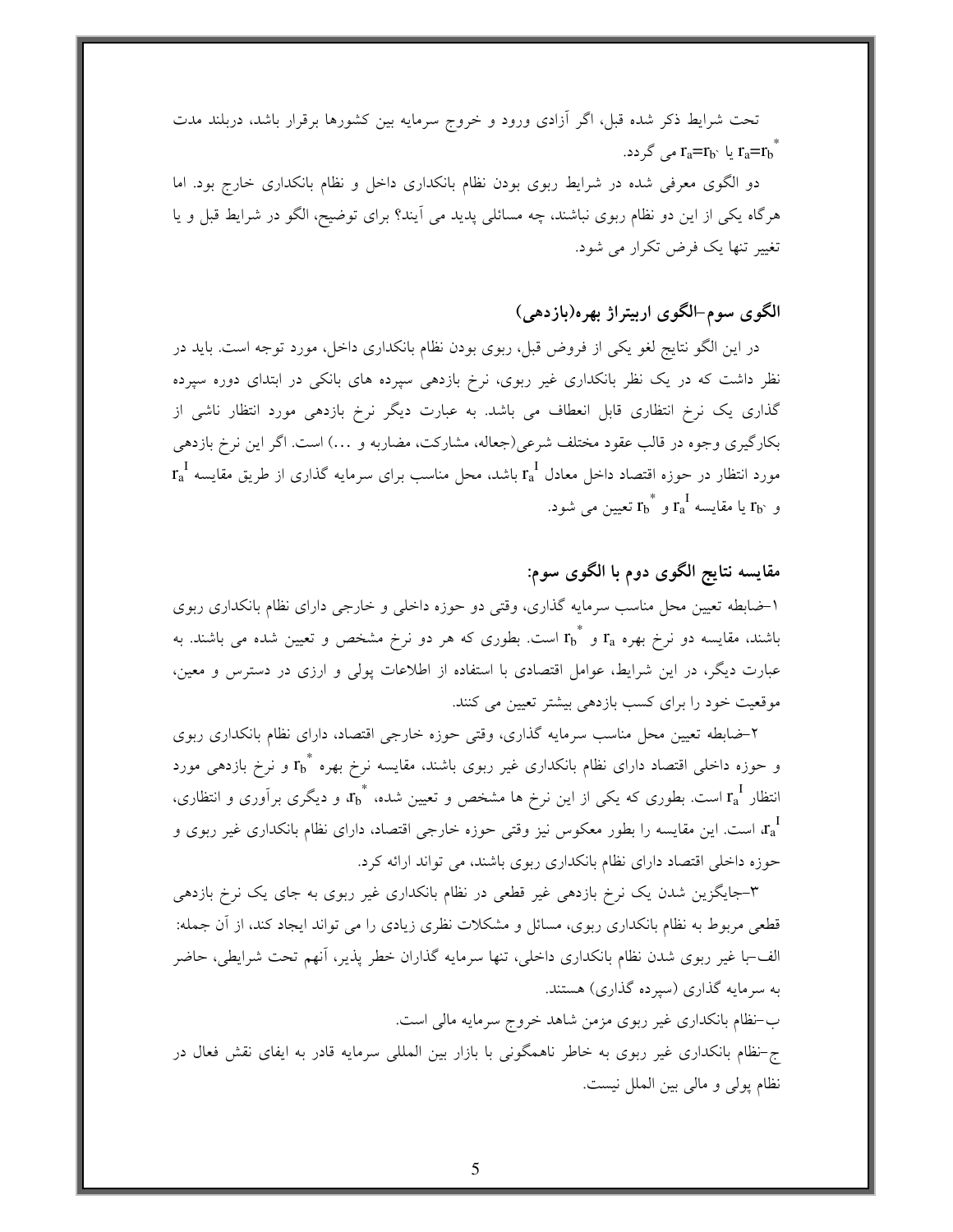برای پاسخگویی به چالشها و مسائل طرح شده در الگوی دوم، (الگوی اربیتراژ بهره پوشش داده شده) اّن الگو با وجود اینکه در بسیاری از مقالات و کتابهای در زمینه مالیه بین الملل به عنوان معیار پایه<sup>٬</sup> در تعیین جهت حرکت سرمایه در سطح بین الملل مورد استفاده قرار می گیرد، با دقت مورد بازنگری قرار می گیرد. این بازنگری همراه با معرفی الگوهای چهارم و پنجم انجام خواهد گرفت.

## الگوی چهارم-الگوی تعمیم یافته اربیتراژ بهره پوشش داده شده:

در الگوی اربیتراژ بهره پوشش داده شده، اگر دوره زمانی سپرده گذاری در بانک(داخل یا خارج) طولانی باشد، با توجه به اینکه مهمترین نقش بانکها واسطه گری مالی `` است، بانکها با عدم اطمینان جدید ناشی از تغییرات نرخ بهره در طی زمان مواجه می شوند. مثلاً امکان دارد بانکی به خاطر قبول سپرده ثابت ۱۰ ساله با نرخ اسمی بهره ثابت ۷ درصد، در سال نهم مجبور شود خود منابع مالی مورد نیاز را با پرداخت نرخ بهره ۱۱ درصد فراهم کند. در حالی که وجوه بدست آمده در سال اول را صرف اعطای یک وام با نرخ بهره دریافتنی ۹ درصد کرده است. برای مقابله با این زیان، بانکها معمولاً مبنای پرداخت نرخ بهره روی سپرده های ثابت بلند مدت را یک مبنای قابل انعطاف'' قرار می دهند بطوری که متناسب با نرخ بهره بازار مربوط به آن واحد پول تغییر کند. این نرخ بهره اسمی قابل انعطاف ٌ ٰ در داخل با  ${\rm r_a}^{\rm L}$  نشان داده می شود. پس سرمایه گذار در دنیای خارج از طریق مقایسه  ${\rm r_a}^{\rm L}$  با  ${\rm r_a}^{\rm L}$  محل مناسب برای سپرده گذاری را تعيين نمي كند.

با توجه به مباحث قبل اَنچه عملاً در یک اقتصادی ربوی اتفاق می افتد ٌ'ْ، مقایسه یک نرخ اسمی بهره ثابت مربوط به اقتصاد داخل با یک نرخ واقعی بهره مربوط به اقتصاد خارج نیست. بلکه یک نرخ اسمی بهره متغیر مربوط به اقتصاد داخل با یک نرخ واقعی بهره متغیر مربوط به اقتصاد خارج مقایسه می شود.

از طرف دیگر غیر قابل موجود بودن نرخ ارز سلف برای دوره های بلند مدت معضل دیگری است که باید مورد توجه قرار گیرد.

### الگوی پنجم-الگوی تعمیم یافته اربیتراژ بهره پوشش داده نشده:

الگوی تعمیم یافته اربیتراژ بهره پوشش داده نشده، با معضل عدم وجود بازار سلف ارز برای دوره های بلند مدت روبرو است. مثلاً در بورس های موجود ارز، بازار ارز سلف ۱۰ ساله برای یک واحد یولی مشاهده نمی شود. تمرکز بازار ارز سلف روی دوره های ٦٠ و ١٨٠ روزه می باشد. یعنی  $\rm R_{f}$  وقتی دوره

"-Financial Intermediation

<sup>۱</sup>'—بطور کلی عوامل مؤثر بر نرخ بهره اسمی قابل انعطاف، نوع ارز، مدت وام، درجه ریسک وام گیرنده و مبلغ وام می باشند. <sup>۱۳</sup>-این موضوع با توجه به عمده بودن سهم جریانات بین المللی میان مدت و بلند مدت سرمایه مطرح است.

<sup>&</sup>lt;sup>4</sup>-Bench Mark

<sup>&#</sup>x27;<sup>'ا</sup>حتداول ترین مبنای قابل انعطاف، نرخ بهره Libor یعنی نرخ بهره بین بانکی بین بانکهای بزرگ لندن می باشد. بر این مبنا، <sub>r</sub>r L برای سیرده گذار می تواند مقداری کمتر از نرخ بهره لیبور تعیین شود.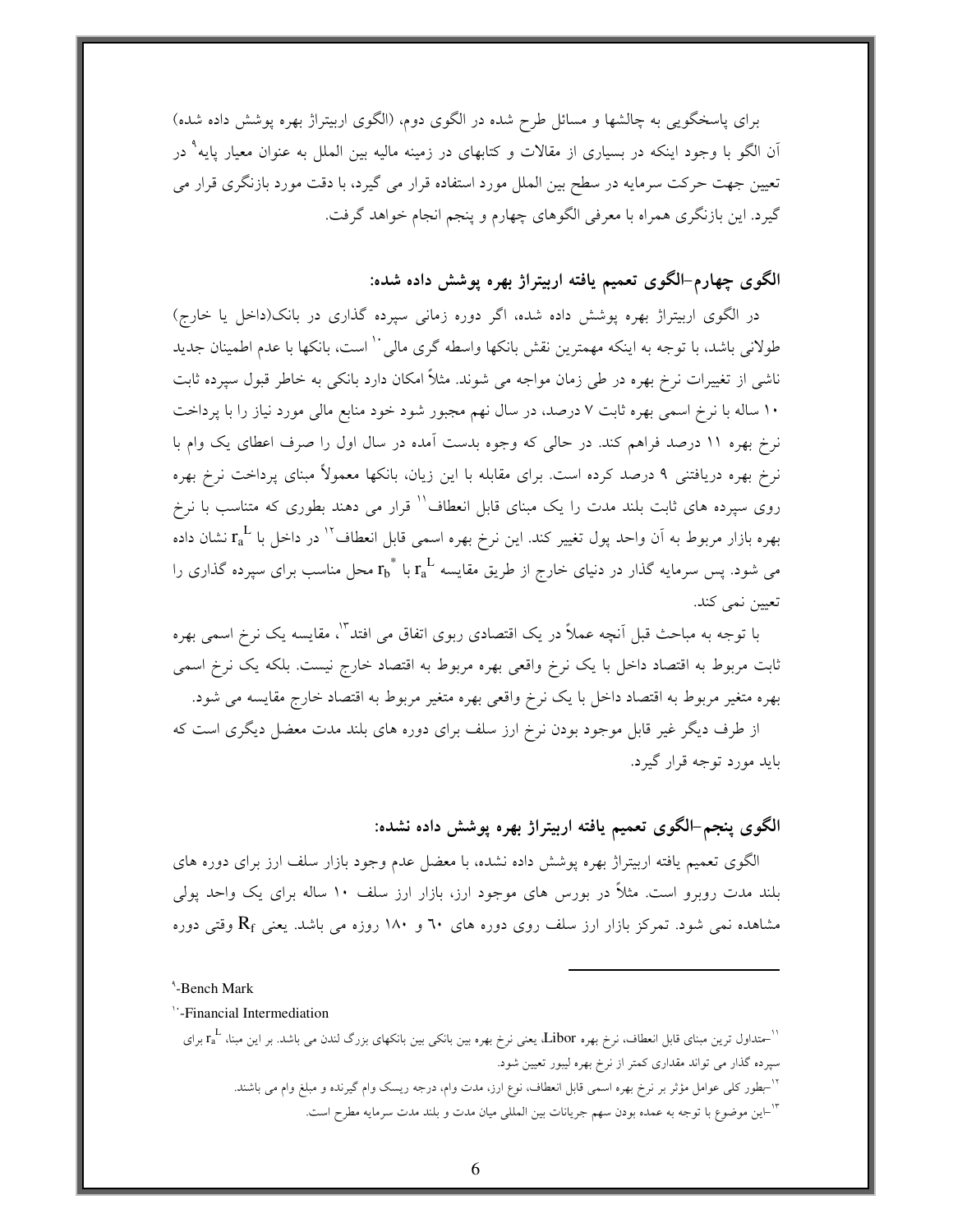زمانی بلند مدت باشد، موجود نیست. پس باید در عمل  $\mathrm{R}^\mathrm{e}_{\ s}$  (نرخ ارز نقد مورد انتظار برای دوره مورد نظر) را وارد رابطه ۲b٬ نمود. به عبارت دیگر، عملاً ضابطه سرمایه گذاران در تعیین محل مناسب برای سرمایه گذاری (سپرده گذاری های) مقایسه  $\rm r_{a}^L$  با  $\rm r_{b}^L$  می باشد. بطوری که در این مقایسه، هر دو جزء دارای عنصر ریسک می باشند. پس فی الواقع در اقتصاد بین الملل، سرمایه گذاران در سرمایه گذاری های (سپرده گذاری های) مالی بلند مدت خود از طریق مقایسه دو نرخ توأم با ریسک، محل مناسب برای سرمایه گذاری (سپرده گذاری) را تعیین می کنند.

با توجه به خطر تغییرات نرخ ارز، الگوی سوم تنها تحت شرایط ثبات نرخ ارز موضوعیت دارد که متداول نیست. از این رو بطور خلاصه، الگوهای اول، دوم، چهارم و پنجم در قالب جدول شماره ۱ آورده شده و با هم مقایسه می شوند.

جدول شماره ۱ : مقایسه انواع الگوهای اربیتراژ بهره در شرایط ربوی بودن نظامهای بانکداری داخل

| انواع ريسك سرمايه<br>گذاری                                        | نرخ واقعى بهره<br>در خارج | نرخ اسمي بهره در<br>داخل | دوره سرمایه گذاری | نام الگو                                          | شماره<br>الگو |
|-------------------------------------------------------------------|---------------------------|--------------------------|-------------------|---------------------------------------------------|---------------|
| ریسک تغییرات نرخ ارز                                              | $r_{\rm b}$               | $r_{a}$                  | كوتاه مدت         | الگوى اربيتراژ بهره<br>پوشيده نشده                |               |
|                                                                   | $r_{h}$                   | $r_{a}$                  | كوتاه مدت         | الگوي اربيتراژ بهره<br>پوشيده شده                 |               |
| ريسك تغييرات نرخ<br>بهره در داخل و خارج                           | r <sub>b</sub>            | $r_a^{\ L}$              | بلند مدت          | الگوي تعميم يافته<br>اربيتراژ<br>بهره پوشيده شده  | ٣             |
| ريسك تغييرات نرخ بهره<br>در داخل و خارج و<br>ریسک تغییرات نرخ ارز | r <sub>b</sub>            | $r_a^{\ L}$              | بلند مدت          | الگوى تعميم يافته<br>اربيتراژ بهره<br>پوشيده نشده | ٤             |

و خارج

تابع خالص ورود سرمايه(وجوه) بر اساس الگوى تعميم يافته اربيتراژ بهره پوشش داده نشده:

در این الگو، تفاوت بین نرخ اسمی بازدهی در داخل با نرخ واقعی بازدهی در خارج باعث حرکت سرمایه (وجوه) از داخل به خارج و یا بالعکس می شود. چون در نرخ واقعی بازدهی، `tb یک جزء انتظاری، R $^{\rm e}$  وجود دارد، لذا تلقی تمام عوامل اقتصادی از  $\rm r_{b}$  و بالتبع مقایسه  $\rm r_{a}$  با  $\rm r_{a}$  مشابه نمی باشد. یعنی در حالی که گروهی بر مبنای این استنباط که  $\rm r_a\rm{>}$  است، اقدام به انتقال وجوه از خارج به داخل و سپرده گذاری در بانک های داخل می نمایند، گروهی دیگر بر مبنای استنباطی مخالف آن اقدام به انتقال وجوه از داخل به خارج و سیرده گذاری در بانکهای خارجی می کنند. از این رو شناخت تابع خالص ورود سرمایه، NC، که برآیند این دو رفتار را نشان می دهد مورد توجه قرار می گیرد.

با توجه به مباحث قبل، تابع خالص ورود سرمايه به داخل، وقتى نظام بانكدارى داخلى از نوع غير ربوي است، به صورت زير معرفي مي شود:

$$
NC = g(r_a^1 - r_b), \frac{dNC}{dg} = g' > 0
$$
 (7-1)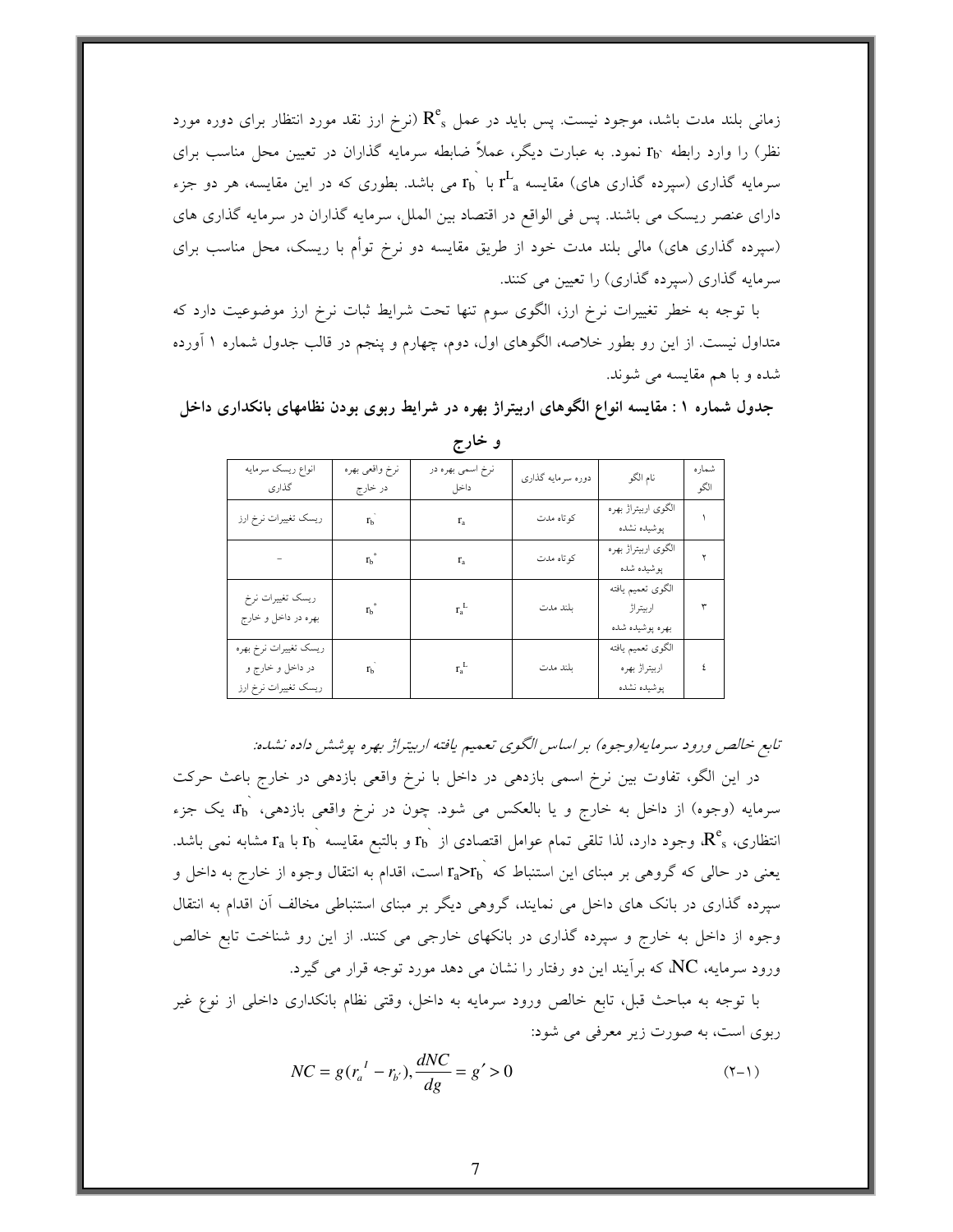ساده ترین شکل برأورد این تابع می تواند به صورت تابع خطی معرفی شود:  $NC = \alpha + \beta (r_a^1 - r_b), 0 < \beta < 1$  $(Y - Y)$ 

ضریب تحرک سرمایه می باشد و مقدار آن بستگی به دو عامل درجه آزادی حرکت سرمایه بین  $\beta$ داخل و خارج و سهم کشور در بازارهای بین المللی سرمایه دارد. هرچه محدودیت های قانونی در  ${\rm r}_{\rm a}^{\ \perp}$ ) حرکت سرمایه بین داخل با خارج کمتر باشد، خالص حرکت سرمایه نسبت به تغییرات در تفاضل به یک نزدیک تر است. به همین ترتیب، هر چه سهم کشور در بازار جهانی ( $r_{\rm b}$ سرمایه کمتر باشد،  $\beta$  بزرگتر می شود. زیرا تغییرات نرخ بازدهی داخل سهم مؤثرتری بر تحرک جهانی سرمایه دارد.  $\alpha$  تأثیر تمام عوامل دیگر ثابت فرض شده بر خالص ورود سرمایه را نشان می دهد.

شناخت ماهیت و عوامل مؤثر بر نرخ بازدهی سرمایه در یک اقتصاد مشتمل بر نظام بانکداری غیر ربوی، موضوع قابل بحث و پر اهمیتی است. بر مبنای این هنجار که وجوه باید در چهارچوب عقود مشروع در جریان فعالیت های مولد (تولیدی، خدماتی) به کار گرفته شوند تا متناسب با ارزش جدید خلق شده مستحق دریافت پاداش شوند، و با فرض عمدتاً محدود بودن عقود مشروع به عقود مضاربه، مشارکت مدنی و فروش اقساطی، تابع ra (تابع متوسط نرخ بازدهی در داخل در نظام بانکداری غیر ربوی) به صورت زیر معرفی می شود:

(نرخ بازدهی وجوه در فروش اقساطی و نرخ بازدهی وجوه در مشارکت مدنی و نرخ بازدهی وجوه در  $r_a = F(\omega)$ مضاریه

به طوری که f را الگوی توزیع(تسهیم) سود تعیین می کند و بستگی به عوامل ساختاری اقتصادی– اجتماعی دارد.

در نظام بانکداری ربوی، نرخ بازدهی بوسیله  ${\rm r_a}^{\rm L}$  معرفی شد. به طوری که مقدار آن تحت تأثیر شرایط بازار پول می باشد. شرایط بازار پول به صورت مازاد تقاضای بازار پول معرفی شده است<sup>1</sup>ٔ. از این رو می توان نوشت:

$$
r_a^L = R(ED), R' = \frac{dr_a^L}{dED} > 0
$$
با توجه به دانخل وقتی نظام بانکدارری  
با توجه به مطالب قبل، تابع خالص ورود سرمایه (وجوه) از خارج به دانخل وقتی نظام بانکدارری  
داخل از نوع ربوی باشد، به صورت زیر معرفی می شود:  
NC = h(r<sup>L</sup> – r.)

به طوری که مشتق مرتبه اول این تابع نسبت به تفاضل نرخ های بازدهی مثبت است و ساده ترین شکل برآورد آن به صورت خطی در زیر معرفی می شود:

$$
NC' = \alpha' + \beta' (r_a^{\ \ L} - r_{b'}) , 0 < \beta < 1 \tag{7-1}
$$

<sup>&</sup>lt;sup>16</sup>–این مقاله به تجزیه و تحلیل عوامل موثر بر مازاد تقاضای بازار یول نمی پردازد.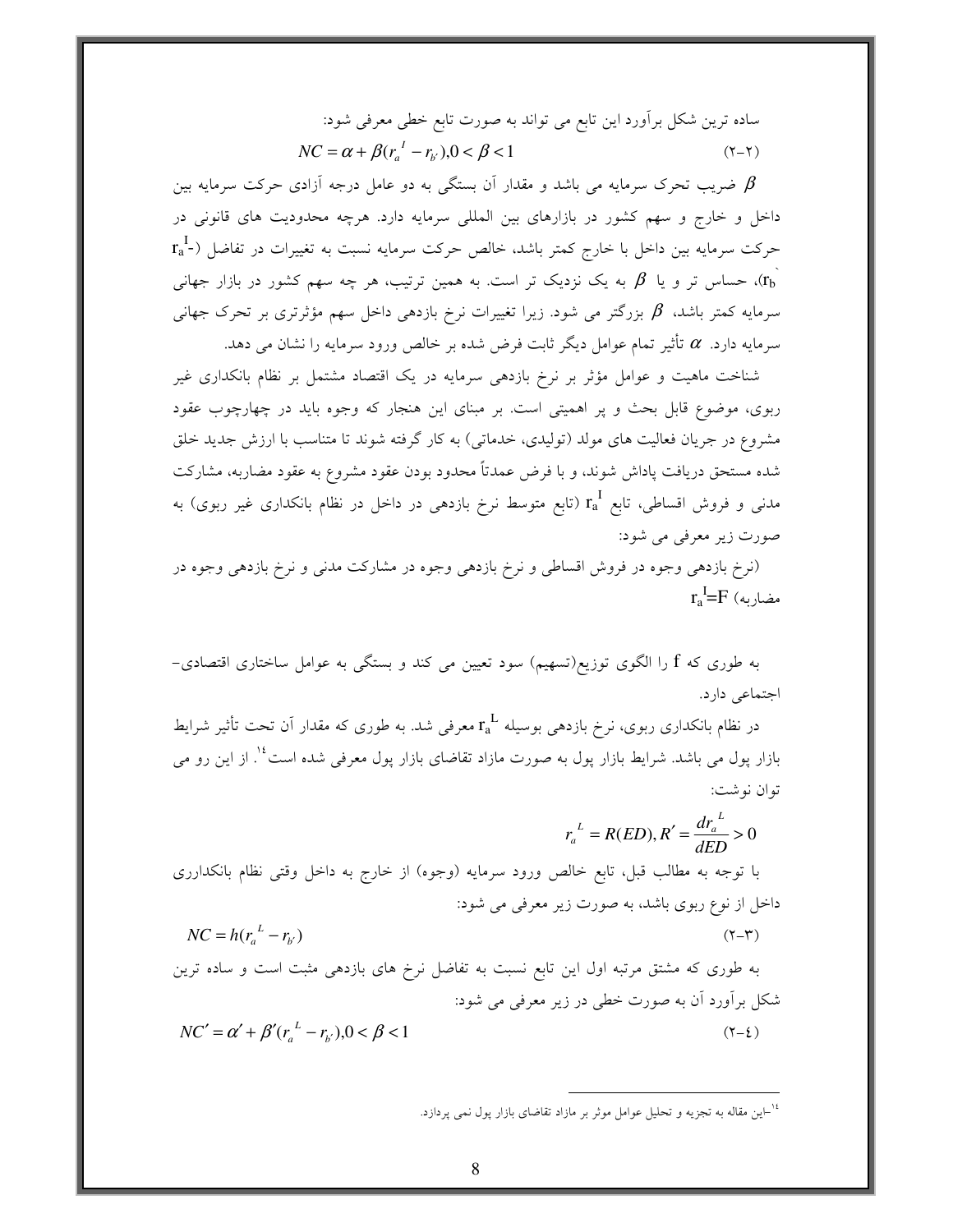همچون قبل، مقدار  $\,\,\beta\,\,$  به عنوان ضریب تحرک سرمایه به دو عامل درجه آزادی حرکت سرمایه بین داخل و خارج و سهم کشور در بازار بین المللی سرمایه بستگی دارد.

نتایج مقایسه ای دو تابع خالص ورود سرمایه

در الگوی ساده شده اگر a شامل مجموعه ای از کشورهای دارای نظام بانکی غیر ربوی و b شامل مجموعه کشورهای دارای نظام بانکی ربوی باشند°<sup>۱</sup>، از مقایسه رفتار خالص ورود سرمایه در این دو گروه از کشورها، یا به عبارت ساده از مقایسه NC با NC، چه نتایجی حاصل می شود؟

لازم به تذکر است که در مقایسه توابع (۲–۲) و (٤–۲)، °۲<sub>۵</sub> <sup>۱۶</sup> داده شده فرض می شود. از این رو جهت حرکت سرمایه(وجوه)را، بین گروه کشورهای دارای نظام بانکداری غیر ربوی با گروه کشورهای دارای نظام بانکداری ربوی، مقایسه  $\mathrm{r_{a}{}^{L}}$  با  $\mathrm{r_{a}{}^{L}}$  و مقایسه  $\beta$  و  $\beta$  تعیین میکند که در ذیل به آنها پرداخته شد:

ا–اگر  $\beta$  با  $\beta'$  برابر باشد، آنگاه وقتی نرخ بازدهی وجوه در کشورهای دارای نظام بانکداری غیر $\beta$ ربوی،  $\rm r_a^{\rm I}$ ، بیشتر از نرخ بازدهی وجوه در کشورهای دارای نظام بانکداری ربوی،  $\rm r_a^{\rm L}$ ، باشد خالص حرکت سرمایه به سمت کشورهای دارای نظام بانکداری غیر ربوی است. به عبارت ساده تر آنها دارای خالص ورود سرمایه هستند(و بالعکس). اینکه چنین وضعیتی،  $r_a^{\;I}\rangle r_a^{\;L}$  ، چگونه پدید می آید در جای خود لازم است عمیقاً تحلیل شود. اما به طور خلاصه می توان سه عامل تعیین کننده آن را کارایی نهایی سرمایه، رجحان زمانی و نرخ واسطه گری مال<sub>ی</sub>'' نظام بانکی ذکر کرد. بطوری که هر چه شدت دو عامل اول در گروه کشورهای دارای نظام بانکداری غیر ربوی در مقایسه با گروه کشورهای دارای نظام بانکداری ربوی زیادتر باشد، می توان انتظار تقویت جریان خالص ورود سرمایه (وجوه) را به این کشورها داشت. (و بالعکس در مورد عامل سوم)

با فرض ثبات سه عامل ذکر شده در دو نظام بانکی با توجه به اینکه در نظام بانکداری ربوی معمولاًبخش کمی از سپرده های بانکی به فعالیتهای مولد دارای بازدهی تخصیص می یابد، لذا اگر ∏کل سود ناشی از این بکار گیری و  $\rm r_a^{\,L}$  کل درآمد بهره ناشی از سپرده های بانکی باشند، رابطه زیر قابل معرفي است:

> $(\Upsilon - \Upsilon)$  $r_{\scriptscriptstyle a}^{\scriptscriptstyle L}$ . $D \geq \prod$

<sup>&</sup>lt;sup>1</sup>°–برای انطباق الگو با دنیای خارج، شکل غالب نظام بانکی هر کشور را باید در نظر گرفت. مثلاً اگر عمده فعالیت های بانکی کشور بر مبنای غیر ربوی باشد، آن کشور یکی از اعضاء مجموعه کشورهای a قرار می گیرد.

در این الگوی دو کشوری ۲b۰ میانگین موزونی از دو نرخ بازدهی  ${\rm r_{b}}^{\rm I}$  و  ${\rm r_{b}}^{\rm L}$ است. بطوری که وزن هر نرخ، سهم مبادلات انجام شده با $^{\rm V}$ آن نرخ می باشد.

<sup>&</sup>lt;sup>۷۷</sup>–نرخ واسطه گری مالی نظام بانکی، وقتی نظام بانکی از نوع غیر ربوی می باشد، معادل است با ما به التفاوت متوسط نرخ هزینه های وام های پرداخت شده منهای متوسط نرخ سود روی سپرده های دریافت شده. عوامل مؤثر بر نرخ واسطه گری مالی نظام بانکی همان عوامل تعیین کننده ساختار مالی بانکها همچون درجه رقابت در نظام بانکی می باشند.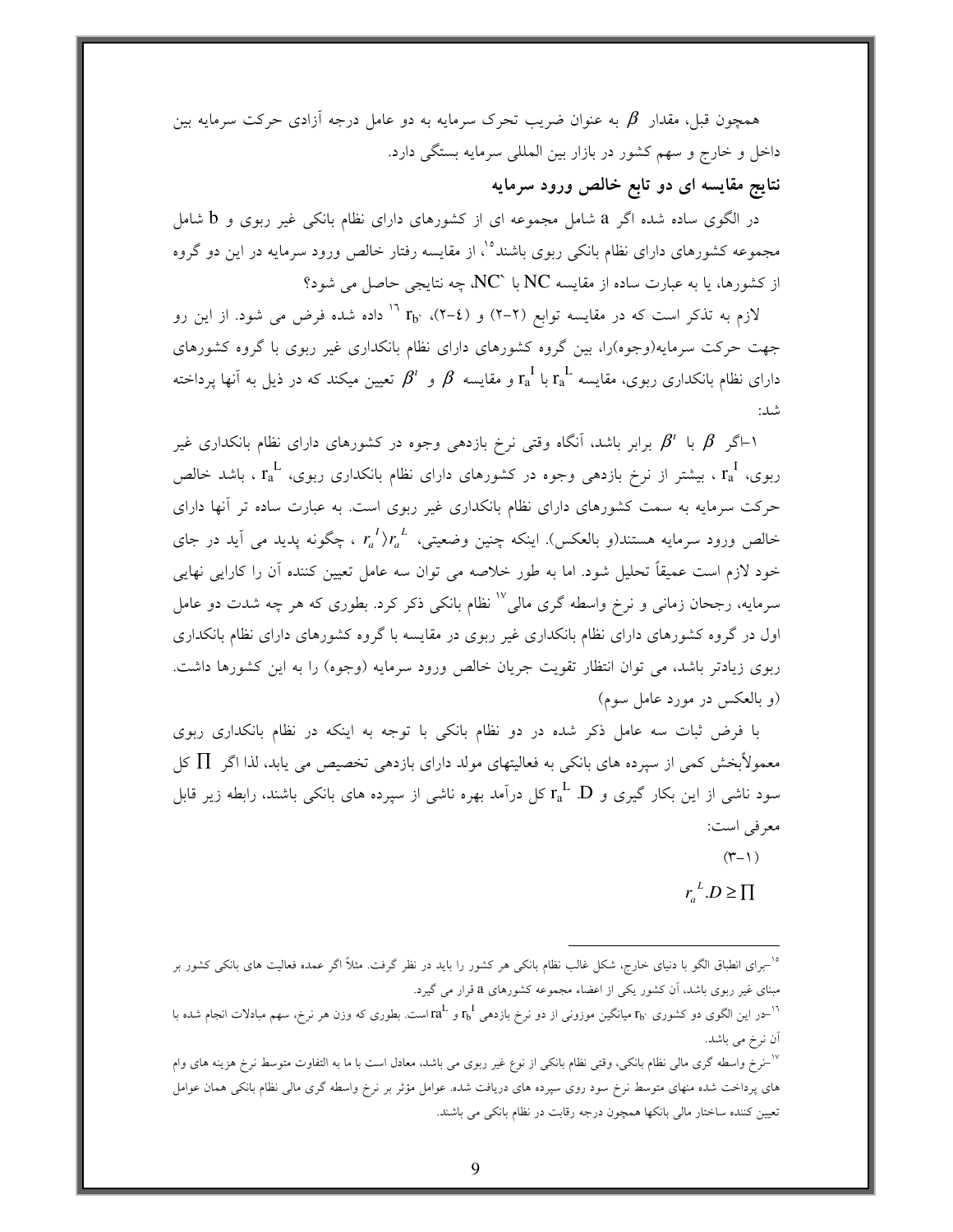ارزش کل سپرده های ثابت بانکی=D  
و چون کل وجود تحصیص یافته به فعالتت های مولد H می باشد به طوری که  
(۳–۲)  
ان::  

$$
H \le D
$$
  
ان:  

$$
\frac{r_a^L.D}{D} \le \frac{\prod}{H} = r_a^{\ l}
$$

نرخ بازدهی وجوه در یک نظام بانکداری ربوی کم تر یا معادل نرخ بازدهی حاضر از بکار گیری وجوه در یک نظام غیر ربوی است^` مشاهدات بلند مدت کشورهای صنعتی نیز بیانگر بیشتر بودن نرخ سود از نرخ بهره در داخل این کشورها می باشد که به عنوان یک مؤید تحلیل نظری بالا مورد توجه است.<sup>۱۹</sup>

۲–چون حرکت وجوه از یک طرف مستلزم امکان خروج وجوه و از طرف دیگر نیازمند امکان ورود وجوه می باشد، لذا ( Min ( $\beta,\beta^\iota$  ضریب تحرک بین المللی سرمایه را بین دو گروه کشورهای فوق تعیین می کند. حال هر چه مقدار این حداقل بیشتر باشد، حرکت سرمایه(وجوه) نسبت به تفاوت نرخهای بازدهی بین دو گروه کشورها حساس تر می شود. به عبارت ساده تر، هر چه ضریب تحرک بین المللی سرمایه بیشتر باشد، زیادتر بودن نرخ بازدهی در گروه کشورهای دارای نظام بانکی غیر ربوی نسبت به گروه کشورهای دارای نظام بانکی ربوی، امکان خالص ورود سرمایه زیادتری را فراهم می کند، فرآیند جهانی شدن اقتصاد، مقدار این حداقل، یعنی ضریب تحرک بین المللی سرمایه را افزایش می دهد. از این رو همراه با جهانی شدن اقتصاد، مجموعه کشورهای دارای نظام بانکداری غیر ربوی، در شرایط پائین تر بودن نرخ بازدهی سرمایه در داخل نسبت به خارج، کمتر می توانند با استفاده از اهرم های کنترل کننده خروج سرمايه را محدود كنند.

به طور کلی در شرایط  $r_a{}^L$ ، وقتی کنترل سرمایه از طریق کاهش  $\beta$  می توانند خالص خروج $r$ سرمایه را محدود کند که هزینه های انتقال غیر رسمی هر واحد سرمایه بیشتر از ما به التفاوت  $r_a^{\; \; I}$  بر حسب واحد پولي مربوطه باشد.

٤–اگر سرمايه فقط امكان حركت بين مجموعه كشورهاي داراي نظام بانكداري غير ربوي را داشته باشد، با فرض ثبات ارزش پول مل<sub>ی</sub> هر کدام از کشورها، ضابطه جهت حرکت سرمایه برای کشور ilم با کشور j در مجموعه، مقایسه نرخ اسمی بازدهی کشور rå ، با نرخ اسمی بازدهی کشور $\rm r_i^I$  می باشد. با توجه به تأثیر کارایی نهایی سرمایه و رجحان زمانی بر بازدهی سرمایه، خالص ورود سرمایه کشوری مثبت است که از کارایی نهایی سرمایه و رجحان زمانی بالاتری برخوردار باشد.

<sup>&</sup>lt;sup>۱۸</sup>-در این قسمت از الگو از منبع زیر استفاده شده است. توتونچیان ایرج، پول و بانکداری اسلامی، ص 0-۲۹۲. <sup>۱۹</sup>-منبع بالا ص ص ۱-۲۹۰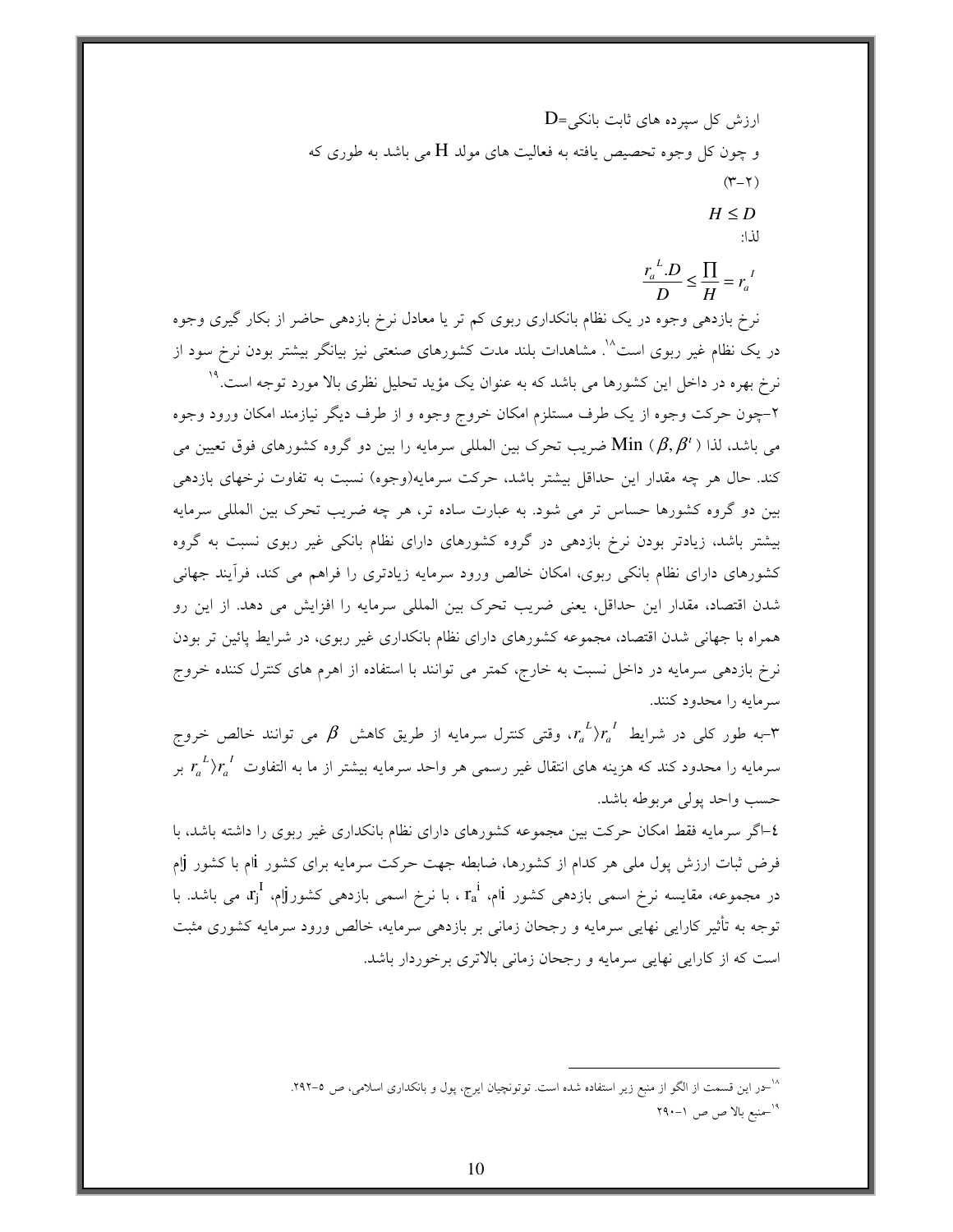جمع بندی و نتیجه گیری نهایی

بر مبنای مجموعه مباحث ارائه شده، نتایج ذیل به طور خلاصه ارائه می شود:

۱–بر خلاف یک ادراک نظری تصوری، آنچه دو دنیای خارج، و به خصوص در دوره بلند مدت، تعیین کننده جهت حرکت سرمایه است، مقایسه در نرخ بازدهی غیر قطعی است. پس صرف ورود به یک نظام بانکداری غیر ربوی، و غیر قطعی شدن نرخ بازدهی، معضل خاصی برای جریانات بلند مدت سرمایه ایجاد نمي كند.

۲-بر مبنای تحلیل در بلند مدت و بر مبنای تجربیات متعدد بلند مدت، وقتی چارچوب مشارکت مبنای سود انتظاری در نظام بانکداری قرار گیرد، این چارچوب یکی از عوامل تأمین کننده موقعیت رقابتی نظام بانکداری در زمینه جریان بین المللی سرمایه است.

۳–نتایج قبل در دو وضعیت تعامل مجموعه نظام بانکداری غیر ربوی یک کشور اسلامی با نظام بانکداری ربوی خارج و تعامل زیر مجموعه غیر ربوی نظام بانکداری یک کشور اسلامی با زیر مجموعه ربوی آن نظام قابل طرح است.